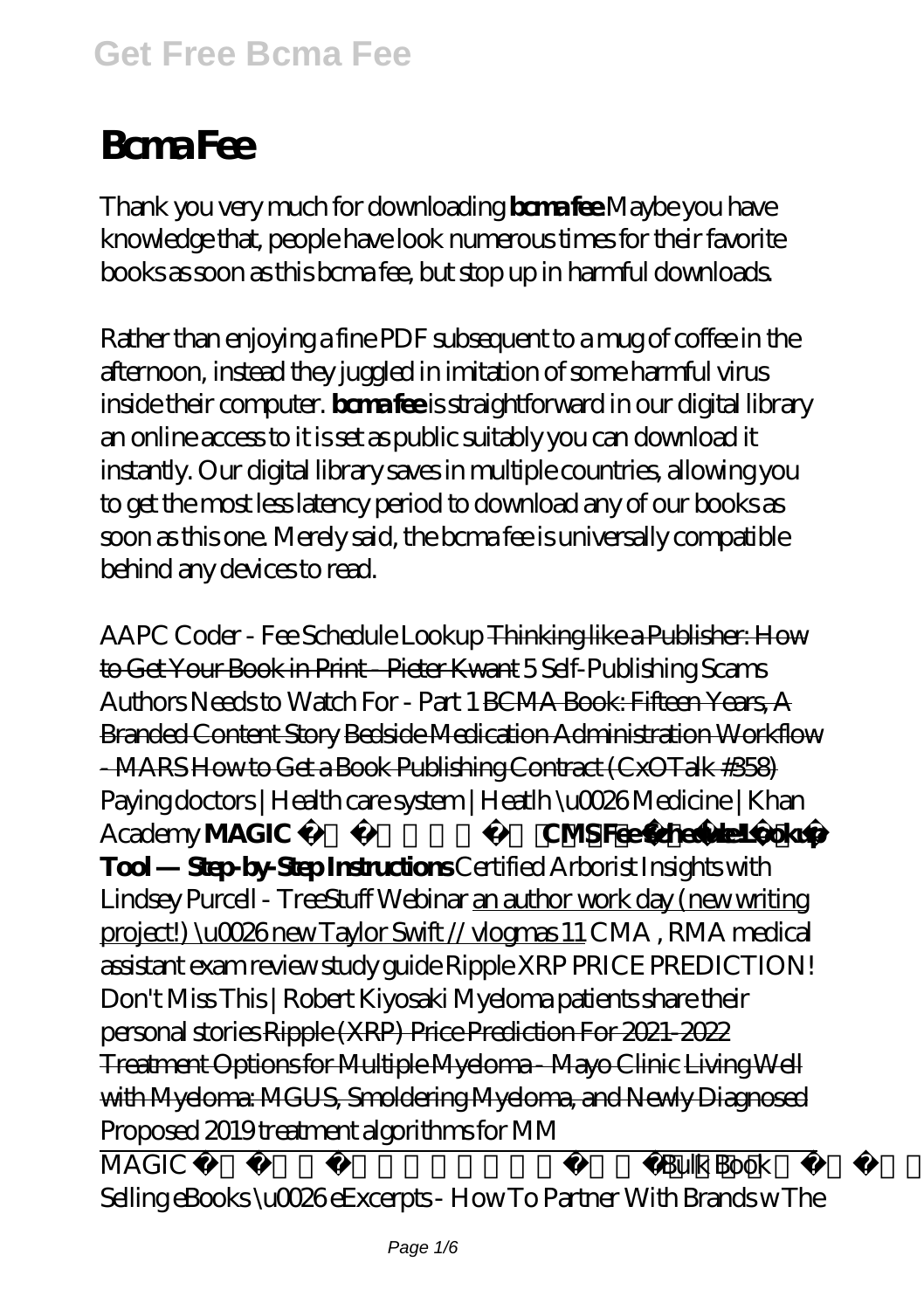#### *Wealthy Barber David Chilton*

Multiple Myeloma Update: Frontline Therapy*Multiple Myeloma: Combination Therapy for Relapsed/Refractory Patients* MAGIC ⭐ SAISON 2 Fee's Book (SO2E213) Épisode en HD the recent books that have drained wallets (book haul) **Ellen Marzell, Marketing Expert \u0026 BCMA Advisor** Targeting Cancer Pathways: Understanding Immune Checkpoints How much does it cost to publish a book? (ALLLLL the options) **Nasheed - My Five Daily Prayers with Zaky** Professional Tree Support/Cabling Webinar w/ Nick Araya, BCMA - 2018 Check out Country Music Singer Sammy Sadler's new book: \"A Hit with a Bullet\" (FCL May 21st) **Bcma Fee** Fees for Uninsured Services – Effective April 1, 2020- 3 - A00097 Examination and completion of Canadian Blood Services form for report \$ 111.00 on Plasmapheresis Donors. MEDICAL - LEGAL FEES A00070 For filling out an ordinary printed form reporting on a patient's condition \$ 177.00 or submitting like information in letter form.

#### **REVISED FEES FOR UNINSURED SERVICES EFFECTIVE APRIL 1, 2020\***

The BCMA Fees have been set by the BCMA Tariff Committee in conjunction with Section representatives and in accordance with general policy established by the Board of Directors. Under the arrangement with the MSC, MSP fees have been approved by the MSC.

#### **Fee Guide Template - Doctors of BC**

Formerly referred to as the BCMA Fee Schedule. Download PDF Publication Date: Mar 30, 2017 File type: PDF (60KB) Asset type:  $G$ uide

#### **Doctors of BC / WorkSafeBC Unique Fee Schedule**

BCMA Fee Schedule Fee Code Description Current Rate Rate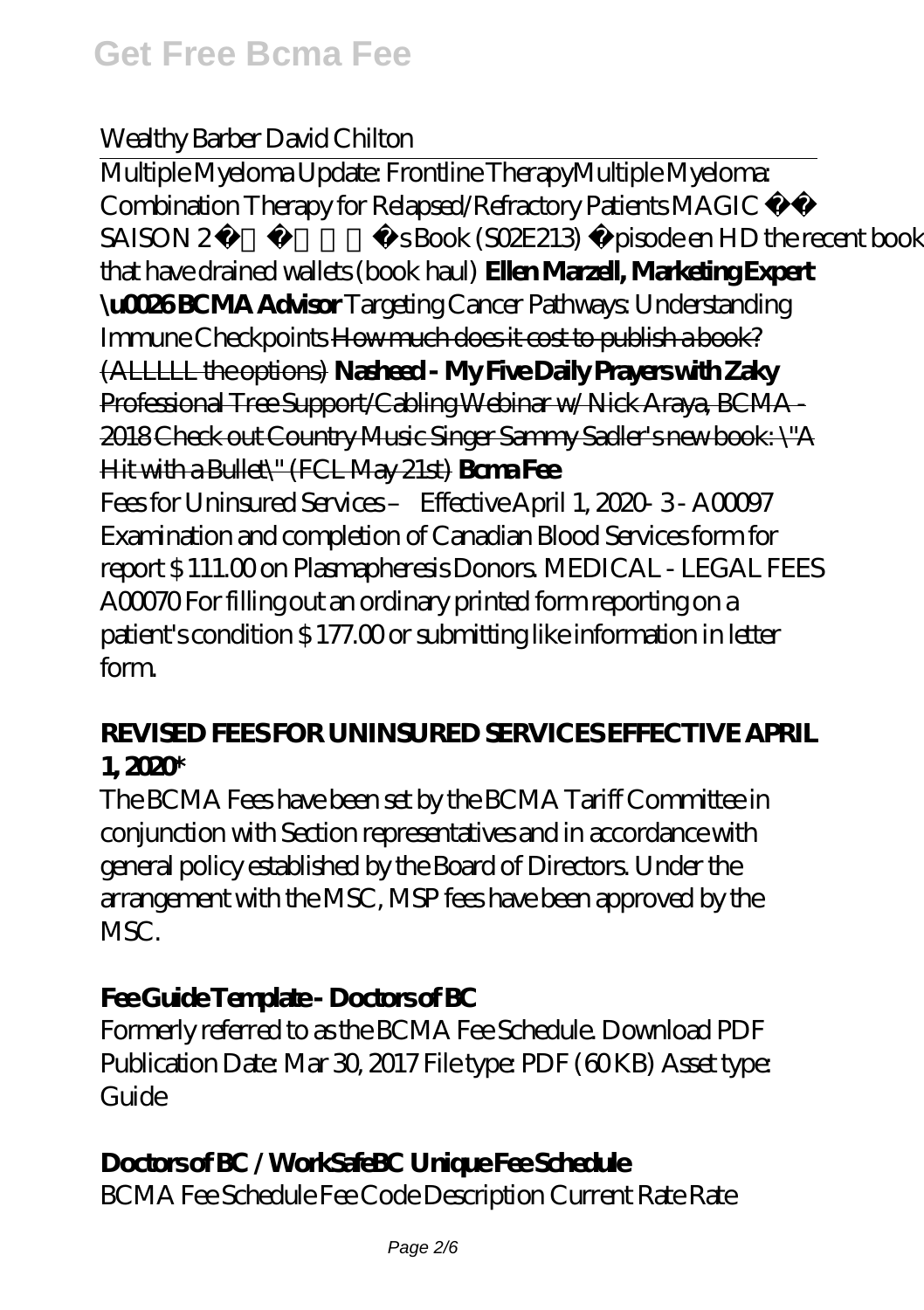Effective April 01/06 Effective Date of Ratification (Dec 1/06) Feb 01/07 Apr 01/07 Apr 01/08 Apr 01/09 19932 Medical-Legal Report: a report which will recite symptoms, history and records and give diagnosis, treatment, results and present condition. This is a

#### **BCMA Fee Schedule - WCAT**

MSP fees New MSP fees effective as of 1 April have now been implemented. This includes new fee items, amendments, and rule changes that were proposed and approved for the 2013/14 fee allocation.

#### Fee increase for MSP, BCMA, non-insured services, and ...

This module is a general guideline on billing Specialist Telephone fees. For greater details, please refer to section 42 in the Medical Services Commission Payment Schedule. Specialist Telephone fees are billable by BC Specialist Physicians who are a certificant or fellow of the Royal College of Physicians and Surgeons of Canada. Fee items ...

## **Telephone Fees - Ministry of Health**

Membership fees are payable annually. As a CMPA member, you will receive an invoice that indicates the fee that applies to you, based on your type of work and the geographical region in which you practise. You can pay your fees using annual pre-authorized debit or monthly pre-authorized debit, or annual online fee payment.

## **CMPA - Fees and payments**

The MSC Payment Schedule is the list of fees approved by the Medical Services Commission payable to enrolled physicians for insured medical services provided to beneficiaries enrolled with MSP.. Temporary changes to the MSC Payment Schedule during the COVID-19 pandemic (PDF, 198KB) (Updated December 1, 2020) MSC Payment Schedule (PDF, 2.9MB) – As of November 1, 2020

# **MSC Payment Schedule - Province of British Columbia** Page 3/6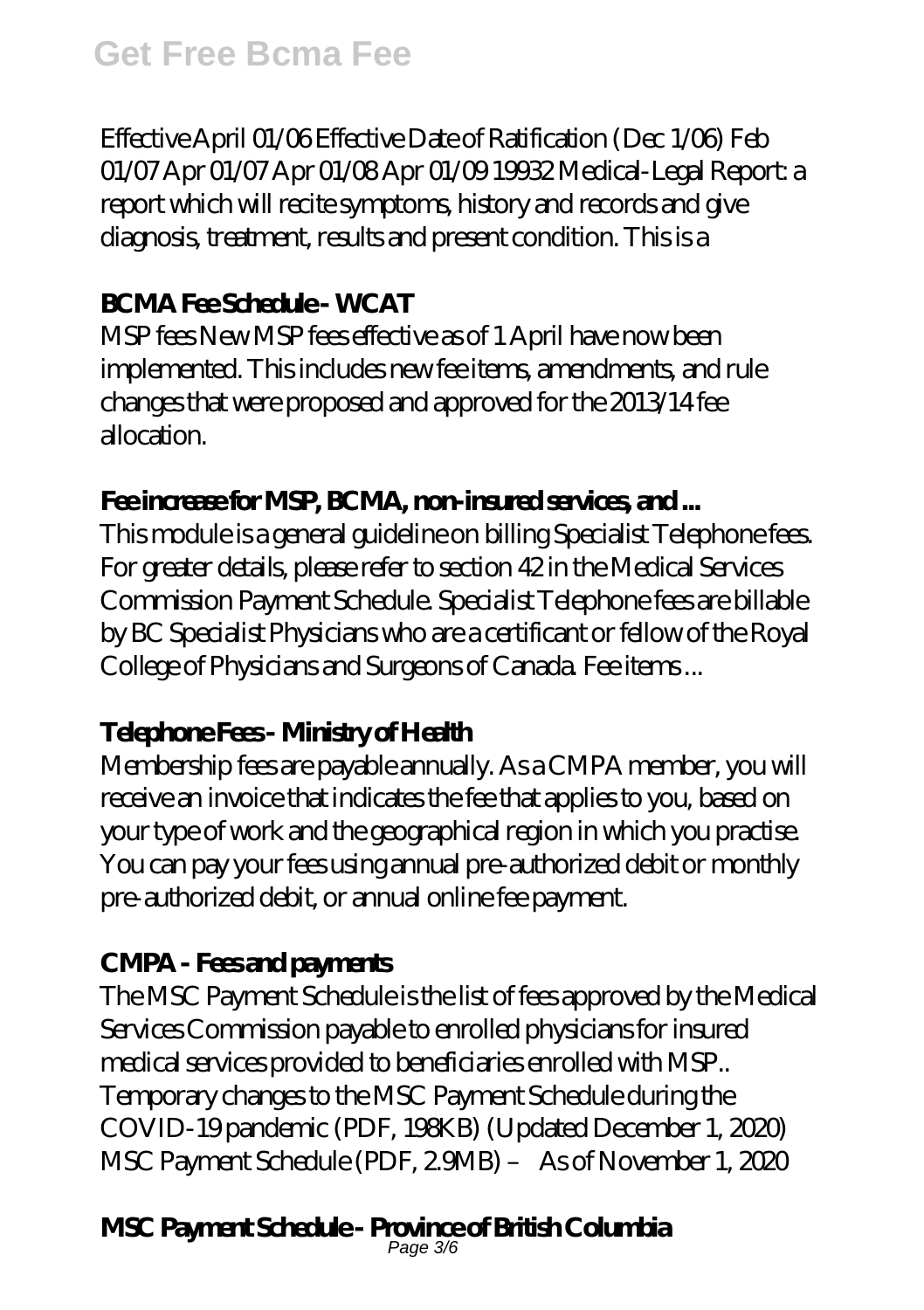A block fee is defined as a flat fee charged by a physician for a predetermined set of uninsured services during a predetermined period of time (no less than three months and no more than one year). Not all physicians are in a position to charge a block fee due to the nature of their practice and specialty.

#### **January 2019 Edition Physician's Guide to Uninsured Services**

We appreciate your partnership during this time. We'll continue to post updates on our new dedicated page: COVID-19 Information for our clinical partners

#### **Provider Central**

WORKERS COMPENSATION INSURANCE - Through the BCMA's Group Program with OptaComp, members receive up to 24.8% of their premium back in the form of a dividend. MEDICAL LIABILITY INSURANCE - Through the BCMA's Group Program, members receive a 5% discount on their premiums. OTHER NEEDED SERVICES available are Banking, Billing, Collection, Coding and Compliance, Credit Card Processing, e ...

#### **Membership - Broward County Medical Association (BCMA)**

MSP Billing Codes, Fee & Payment Schedule 2020. Search MSP billing codes electronically. We've digitized all the fee codes found in the MSP fee schedule so you can easily find the most up to date billing rules and amounts.

## **MSP Billing Codes, Fee & Payment Schedule 2020 - dr-bill.ca**

Get updated details on license fee, annual fee & other fees charged under Insurance Act 1978, Credit Union Act 2010 & more by the BMA. View or download the files.

## **Fees of the Monetary Authority of Bermuda - BMA**

Fee Code 19509 may be billed once per year. • Form 8/11 outlining a care plan will be paid in additi on to Fee Code 19509; there is no Page 4/6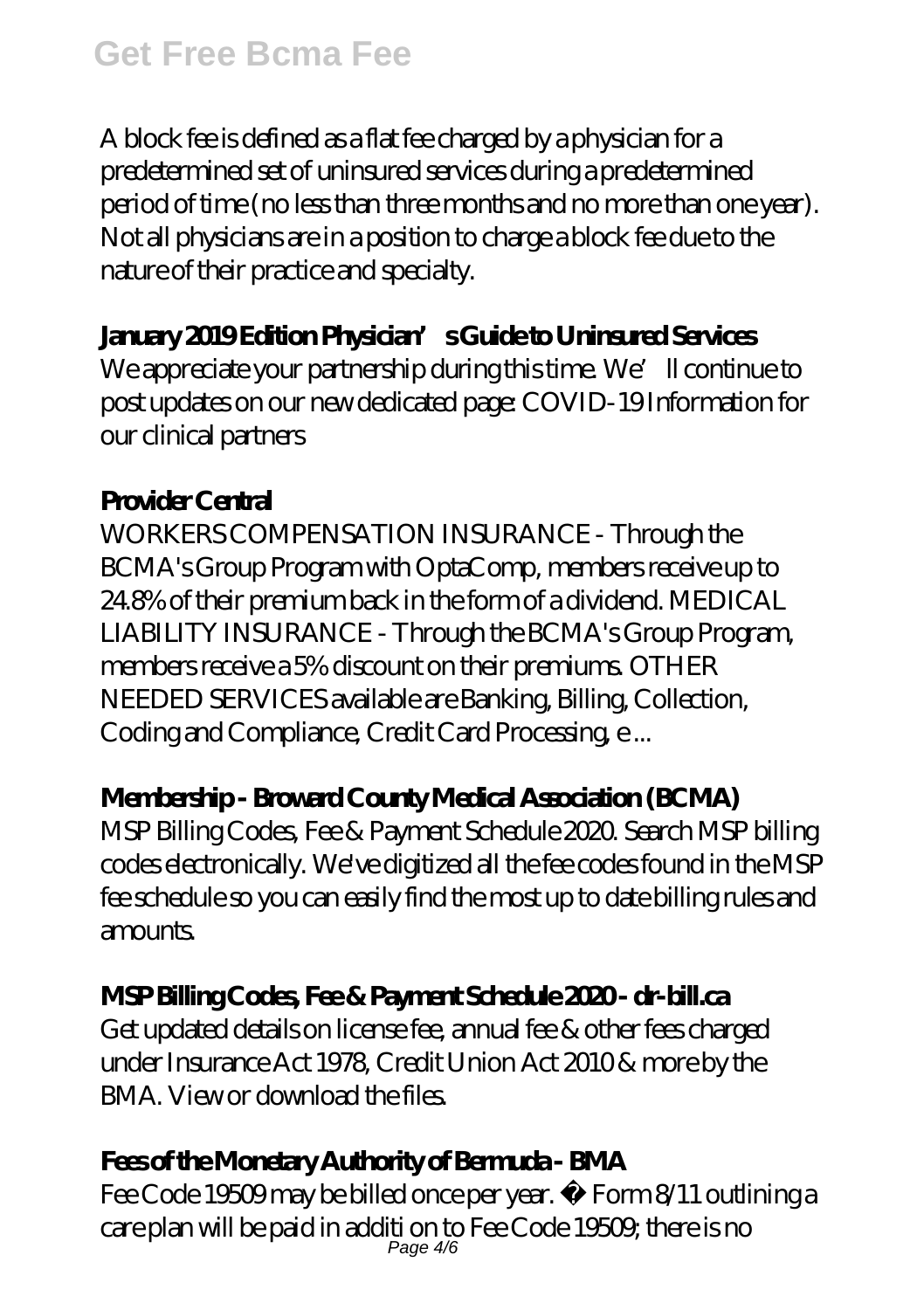additional fee for the Spinal Cord Injury Patient Care Flow Sheet document above.

#### **Doctors of BC and WorkSafeBC Physician Reference Guide**

Bcma Fee Guide BCMA Guide to Fees - revised June 1, 2014 2-5 BCMA Fee (\$) A00095 Review of paper or EMR records by physician (for medical/legal purposes or transfer of patient records) - per 15 minutes or Bcma Fee Guide - alfagiuliaforum.com

#### **Bcma Orthopedic Guide To Fees | calendar.pridesource**

Reduced membership fee of the Home Grown private members club in London; Lobbying with key stake holders to ensure members have a strong collective voice "Being a member of the BCMA has allowed me to be connected with like-minded experts within Influencer Marketing. I've also been fortunate to be a member of the BCMA Industry Steering Group ...

#### **Join Us | The BCMA**

Read Online Bcma Fee Fee Guide Template - Doctors of BC Fees for Uninsured Services – Effective April 1, 2020- 3 - A00097 Examination and completion of Canadian Blood Services form for report \$ 111.00 on Plasmapheresis Donors. MEDICAL - LEGAL FEES A00070 For filling out an ordinary printed form reporting on a patient's condition \$177.00 or Page 5/25 Bcma Fee cryptorecorder.com

## **Bcma Orthopedic Guide To Fees**

Physicians are paid \$47.92 for 15 minutes, based on the BCMA fee code A00098. Create a plan with your MOA to handle ICBC calls. Try scheduling your call with the adjuster using e-mail (usual address is: firstname.lastname@icbc.com) or fax to ensure efficient use of your time. Face-to-face communication is encouraged.

# **ICBC and the BCMA--Working together | British Columbia ...** Page 5/6